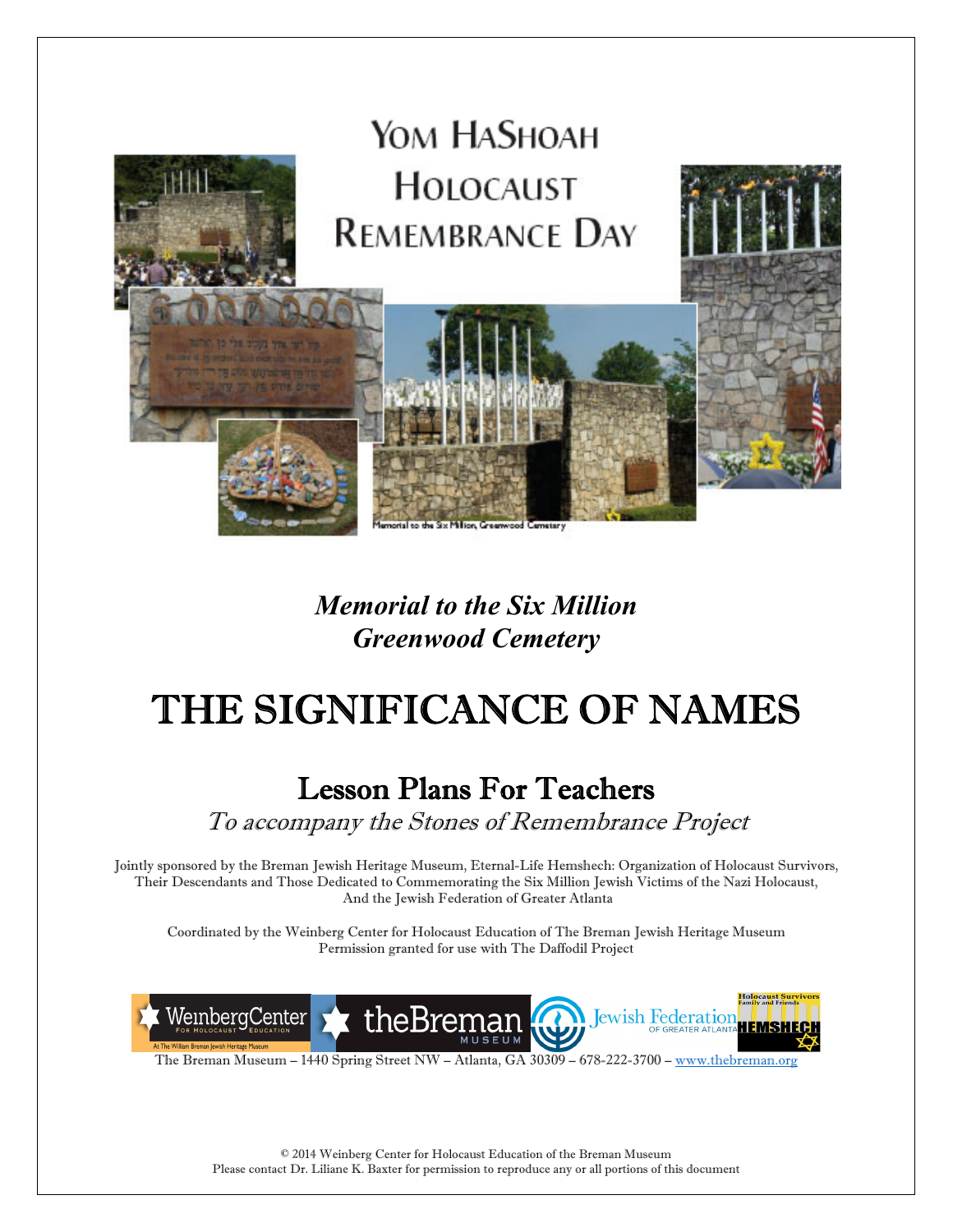#### *Unto Every Person there is a Name*

*Unto every person there is a name bestowed on him by God and given to him by his father and mother.* 

*Unto every person there is a name accorded him by his stature and his smile and given him by his clothes.* 

*Unto every person there is a name given him by the mountains and the walls which surround him.* 

*Unto every person there is a name granted him by his fate And given him by his friends.* 

*Unto every person there is a name assigned him by his sins and given him by his yearnings.* 

*Unto every person there is a name given him by his enemies or given him by his love.* 

*Unto every person there is a name given him by his celebrations and given him by his work.* 

*Unto every person there is a name presented him by the seasons and given him by his blindness.* 

*Unto every person there is a name received by him from the sea and given him by his death.* 

Zelda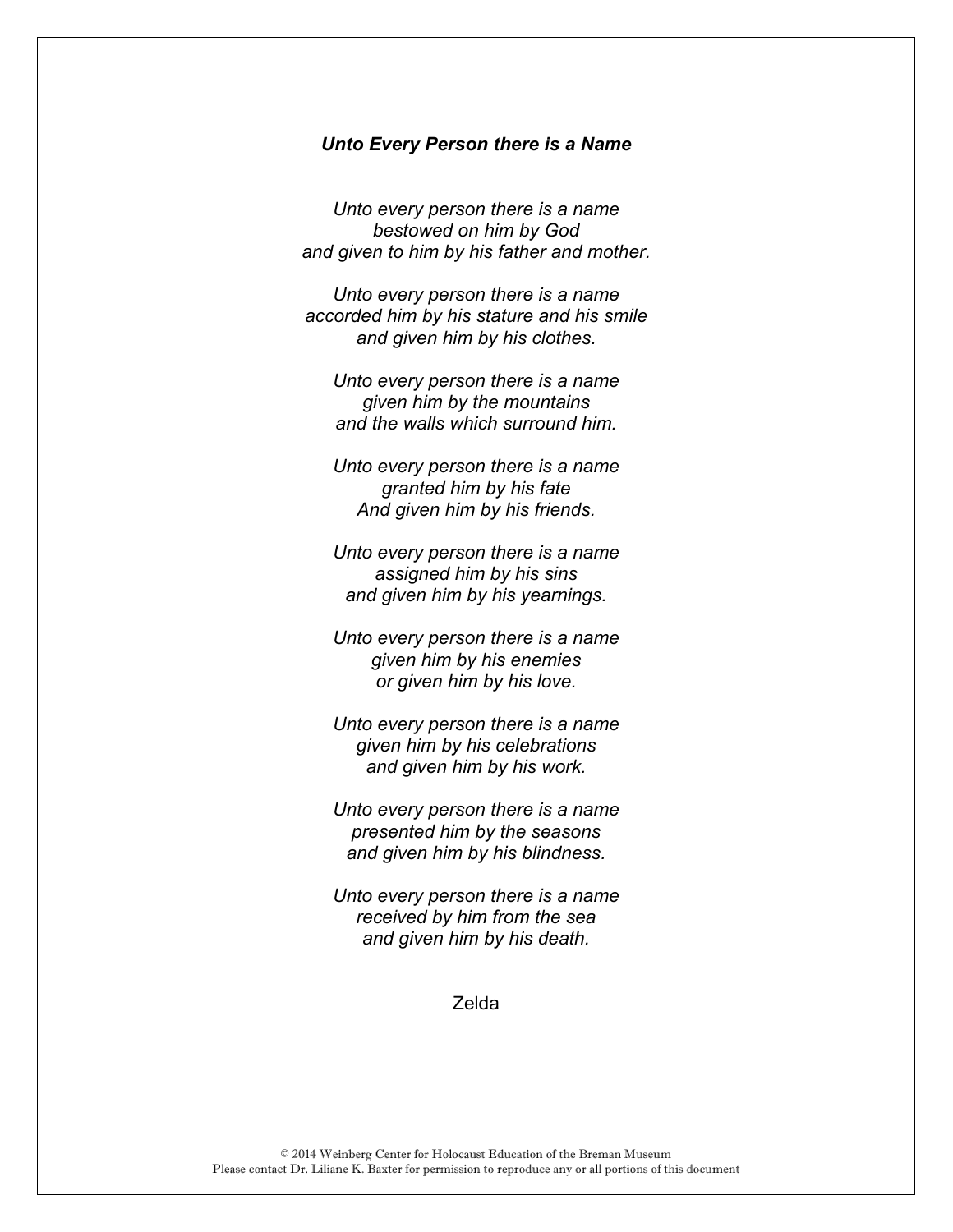## **Introduction:** *Unto Every Person there is a Name*

*"We were first told to undress - clothes on one side, shoes on other - then we entered the room, naked as the day of our birth. It was here that we were given a number and heard the Konzentrationlagerfuehrer [Concentration Camp Commandant] say: 'From this day forth, you are all numbers. You no longer have names. You have no identities. You have no nationalities. All you have is your number, and besides your number, you have nothing at all.'* 

From the diary of Jacob, 17 years old.

### **Why are Names Important?**

Shortly before Yom Hashoah in April 1999, Yad Vashem launched a campaign entitled "Unto Every Person there is a Name". The goal was to collect the names of every man, woman and child killed during the Holocaust. The Nazis had taken away the names of their victims and replaced them with numbers; the project was to return their identities and commemorate them.

By personalizing the individual tragedy of the victims and the survivors of the Holocaust, we seek to counteract indifference and ignorance, and discredit Holocaust deniers who seek to convince the world that the Holocaust never happened. The Holocaust is a tragedy whose size defies comprehension: Six million Jews were killed. One and a half million children lost their lives. Billions of dollars in property was confiscated. Tens of thousands of books were destroyed. Thousands of Jewish communities were obliterated - forever. We honor these names as a tribute to the lives these people led and hoped to lead.

"Unto Every Person There is a Name" gives names back to those who were stripped of their identities before they were robbed of their lives. By remembering their names, ages and birthplaces, we honor each victim as an individual, a son or daughter, a sister or brother, a child or a parent. Each had hopes and dreams and each clung to life. By recalling these names, the memory of a whole life is revived. Every name remembered is a victory against oblivion. We play an important part in affirming that the innocent lives lost in the Holocaust have not and will not be forgotten. Their names will always be remembered.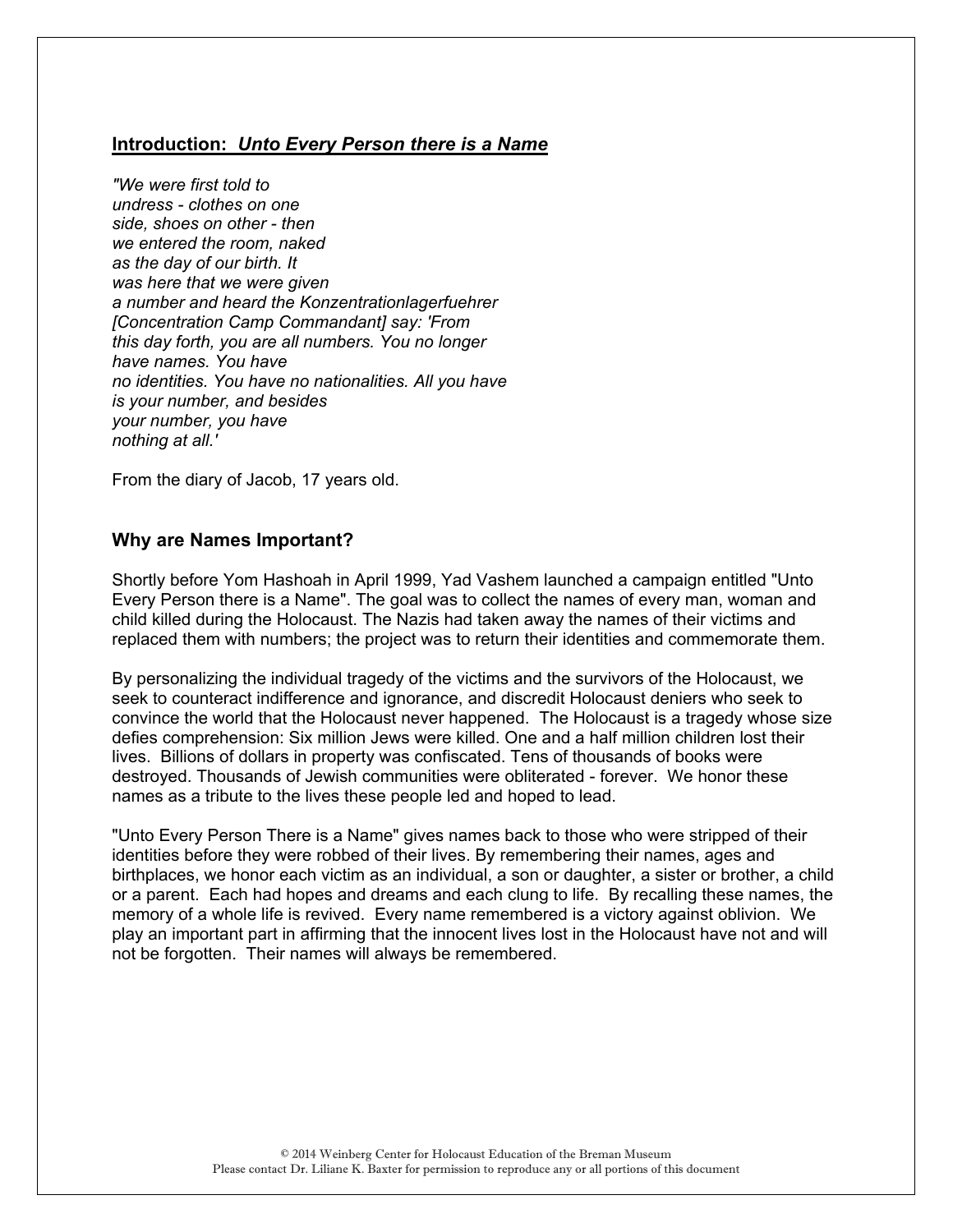# **Lesson Plan #1: The Significance of Names**

#### **Goals:**

To understand how names are part of a person's identity To discover how names reflect a person's past, present and future To discover how a person's actions become part of his identity

#### **Materials:**

 Copy of *Unto Every Person There is a Name* by Zelda A personal identification card for each student

# **Activities:**

- 1. Introduce the topic of the program as "identity" and read the poem, *Every Person Has a Name*. The poem should be read and desconstructed, line by line.
- 2. Distribute the "My Personal Identification Card" worksheets to each student.
- 3. Ask students to fill out the form and keep it for the subsequent discussion.
- 4. Refer to the discussion questions.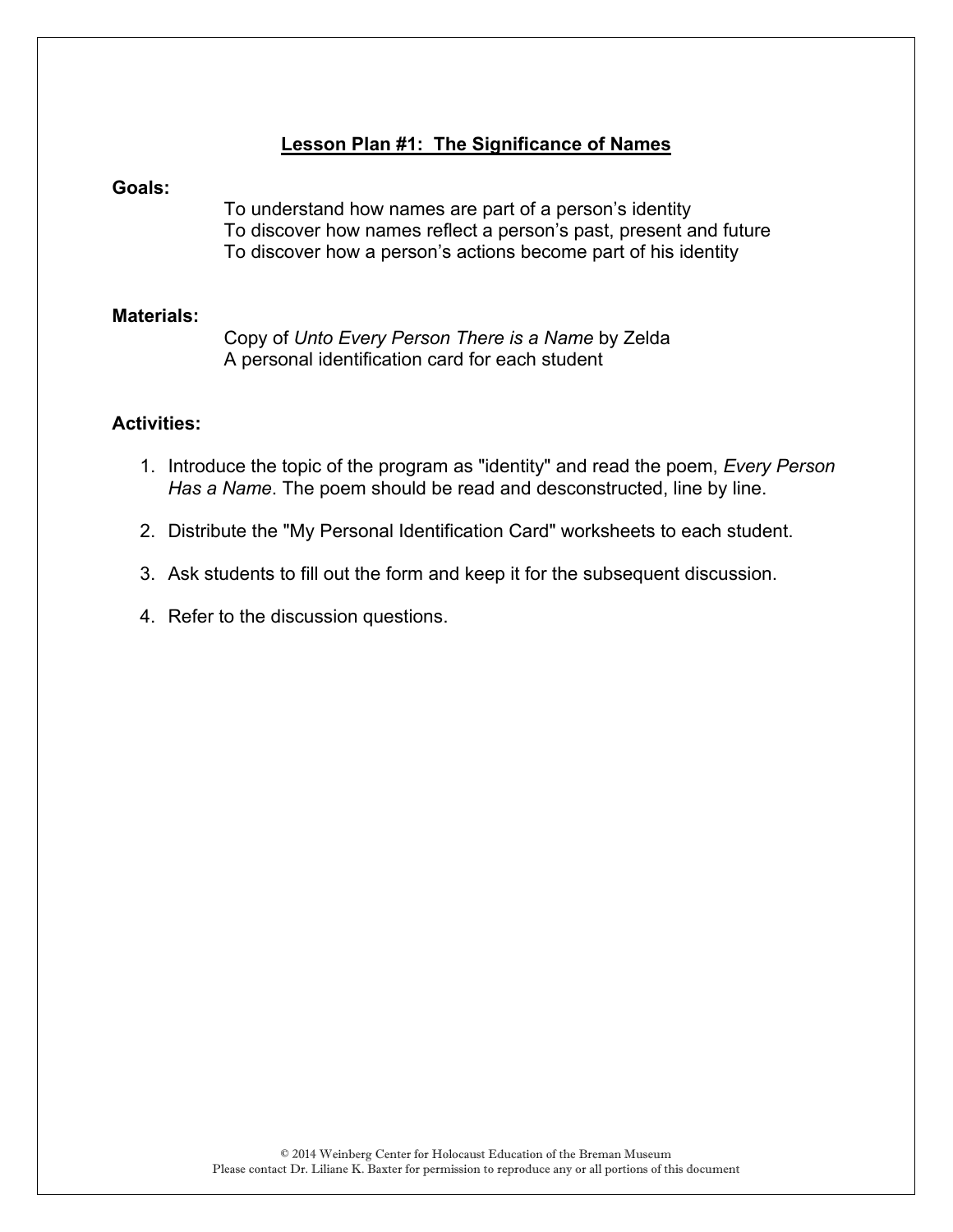# **Personal Identification Card**

My name

My first name

**YOUR PHOTO** 

My middle name(s)

My family name

My nickname

Source of my first name

Source of my middle name(s)

Source of my family name

Meaning of my names

I was named after

What I know about my namesake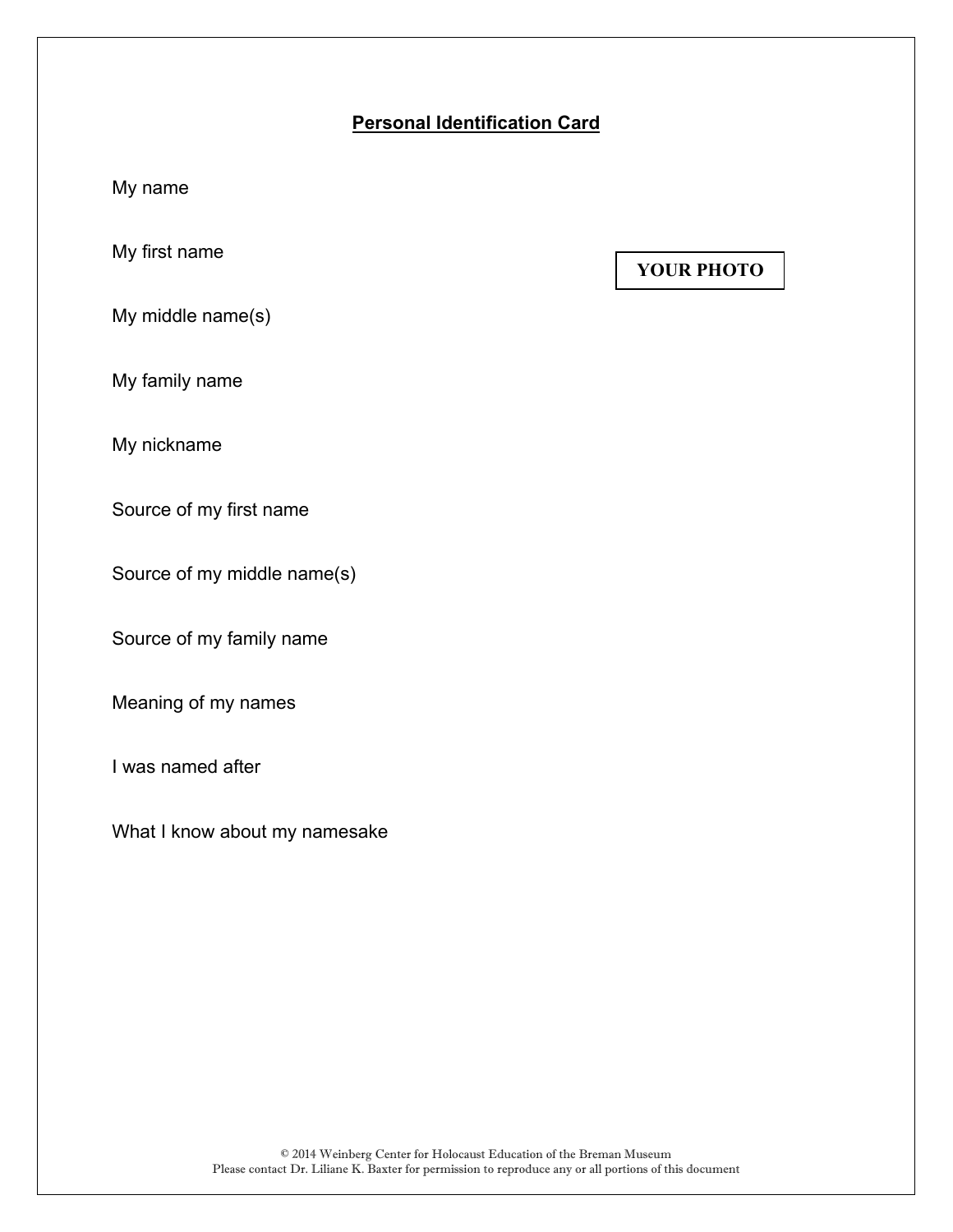# **Discussion Questions:**

- 1. What name/names were you given by your parents in English or some other language?
- 2. What does your name mean?
- 3. If you have a nickname, where did it come from and what does it mean?
- 4. In what ways do you think your name influences who you really are?
- 5. In what ways is your name more "you" than just a name?
- 6. In what ways do you think that your name influences your identity?
- 7. Some people are given one name by those who love them and another name by people who dislike them. How do you think that this is possible?
- 8. How can our identities be shaped by other people?
- 9. In Zelda's poem, there is the phrase referring to being given a name by the sea and by one's death. How do you understand this? *(It is often thought that the sea is a metaphor for birth, or life. One can be thought of in one way while alive and thought of in a completely different way after death. Ask students to give examples)*
- 10. How can one's reputation be more important than one's name?
- 11. How can names make one immortal? How do societies and cultures re-assign names of the living and the dead?
- 12. How can names be associated, positively or negatively, with other well-known figures? Why would families name their children Adolf or Napoleon or Prince or Queen?
- 13. How can names tie us to our heritage?
- 14. How might we feel about having popular names? Unusual names?
- 15. So then how might we feel about having our names as well as our family, friends and possessions, taken away from us?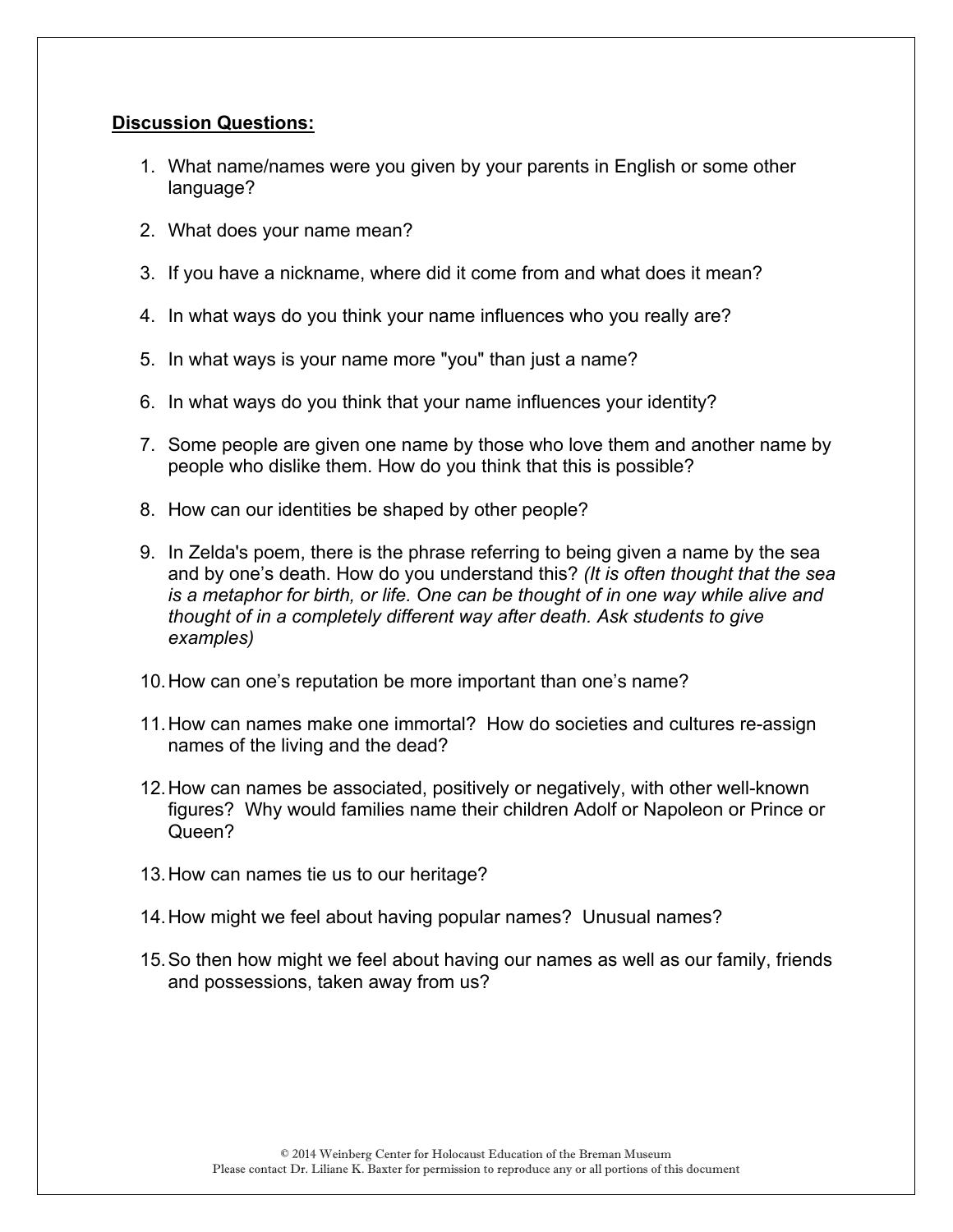# **Lesson Plan #2: Quotes about Names**

# **Ask students to respond to the following statements:**

"Bad experiences with other students, coupled with name calling can have a strong negative impact on a student's self-identity."

"Names and titles help to build our identity."

"We do not own our name; rather, it owns us."

# **Lesson Plan #3: Creating Identity Maps**

# **Introducing the concept of an identity map:**

- Explain to students that today they will be mapping their own identities. Although they may not be well known or famous for their different roles, they will use this mapping opportunity to introduce themselves to their peers through their identity maps.
- Distribute a sheet of large drawing paper and a marker to each student.
- Instruct each student to use a marker to write his or her name in the center of the drawing paper with large bold letters.

# **Brainstorming roles and nouns:**

- Encourage students to consider all the roles they may identify with in the different facets of their lives. They can think of their familial roles (Big brother? Big sister? Baby of the family?); their roles in school (Writer? Reader? Scientist? Historian? Artist? Class clown?); their roles outside of school--on the playground, on the Internet, or among friends (Hoopster? Gamer? Confidant?); or any other roles that may come to mind
- Direct students to draw a different line or ray on their identity maps for each role they wish to include. At the end of each line, they should write the word that identifies that particular role. Students should include at least three or four of these lines.

# **Incorporating adjectives:**

 Explain to students that they may also wish to include adjectives on their maps to describe themselves.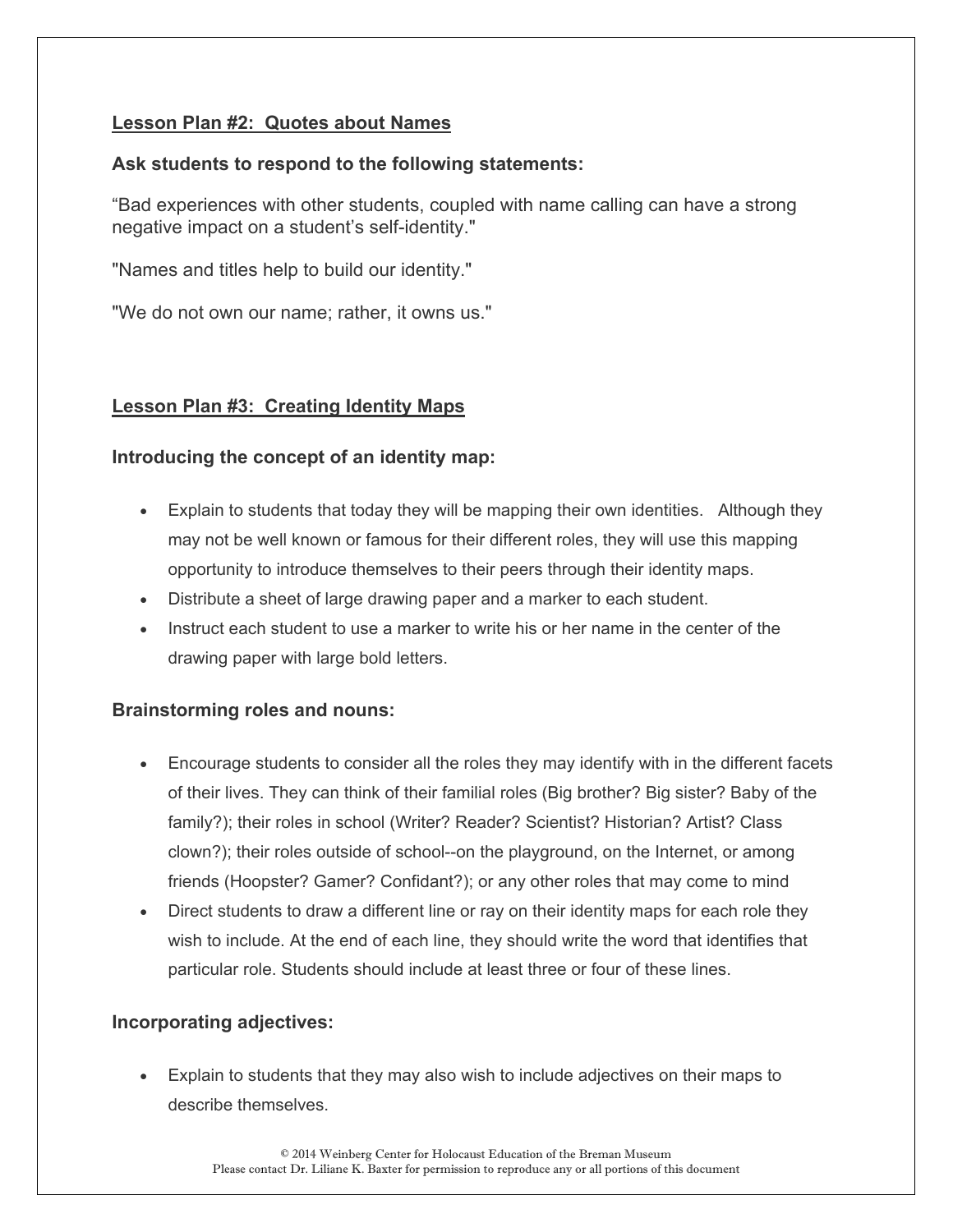- Adjectives could be written at the end of lines that originate at their names and branch out (if they are adjectives that generally apply to their identities), or they could be rays surrounding a particular role (e.g., the adjective "responsible" might be used to describe "big sister," or "prolific" may be used to describe "writer").
- Encourage students to use a Thesaurus if they are gravitating to vague, trite or commonplace adjectives. For example, if a student has decided to include "kind" on his map, display the other, more specific options for "kind" and inquire if he could be more descriptive in his use of adjectives (sympathetic? tolerant? charitable?).
- Students should include at least five or six adjectives in their identity maps.

Here is a sample identity map:



### **Sharing Identity Maps:**

 Once students have completed their identity maps, have them use the maps as a way to introduce themselves to their classmates.

© 2014 Weinberg Center for Holocaust Education of the Breman Museum Please contact Dr. Liliane K. Baxter for permission to reproduce any or all portions of this document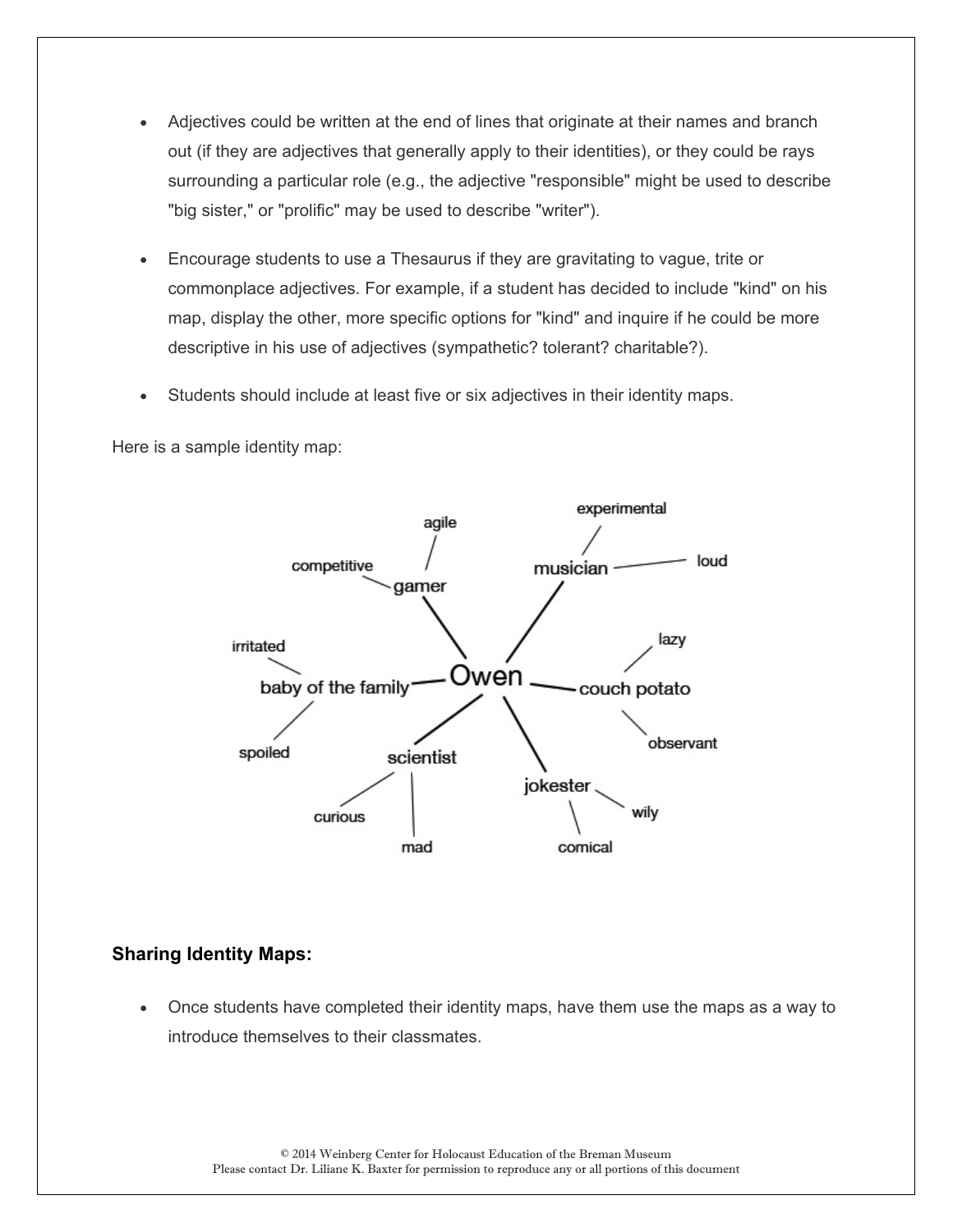- In order to save class time, you could have students share the maps in small groups or in a "gallery walk" format (where students post the identity maps on the classroom's walls and students circulate around the room reading the maps and leaving feedback on sticky notes).
- After sharing their identity maps, students could discuss their observations. What did they learn about their peers through this mapping exercise? What roles do many students share? What adjectives were the most descriptive or unique?

# **For Discussion: What contributes to your individual identity?**

- Name
- Interests
- Appearance
- Family
- Friends
- Possessions
- Values
- **•** Experience
- Culture
- Religion
- Talents
- Causes
- Nationality

How was individual identity taken from the victims of the Holocaust?

How did this process support the actions of the perpetrators?

What could victims do to preserve some of their individuality?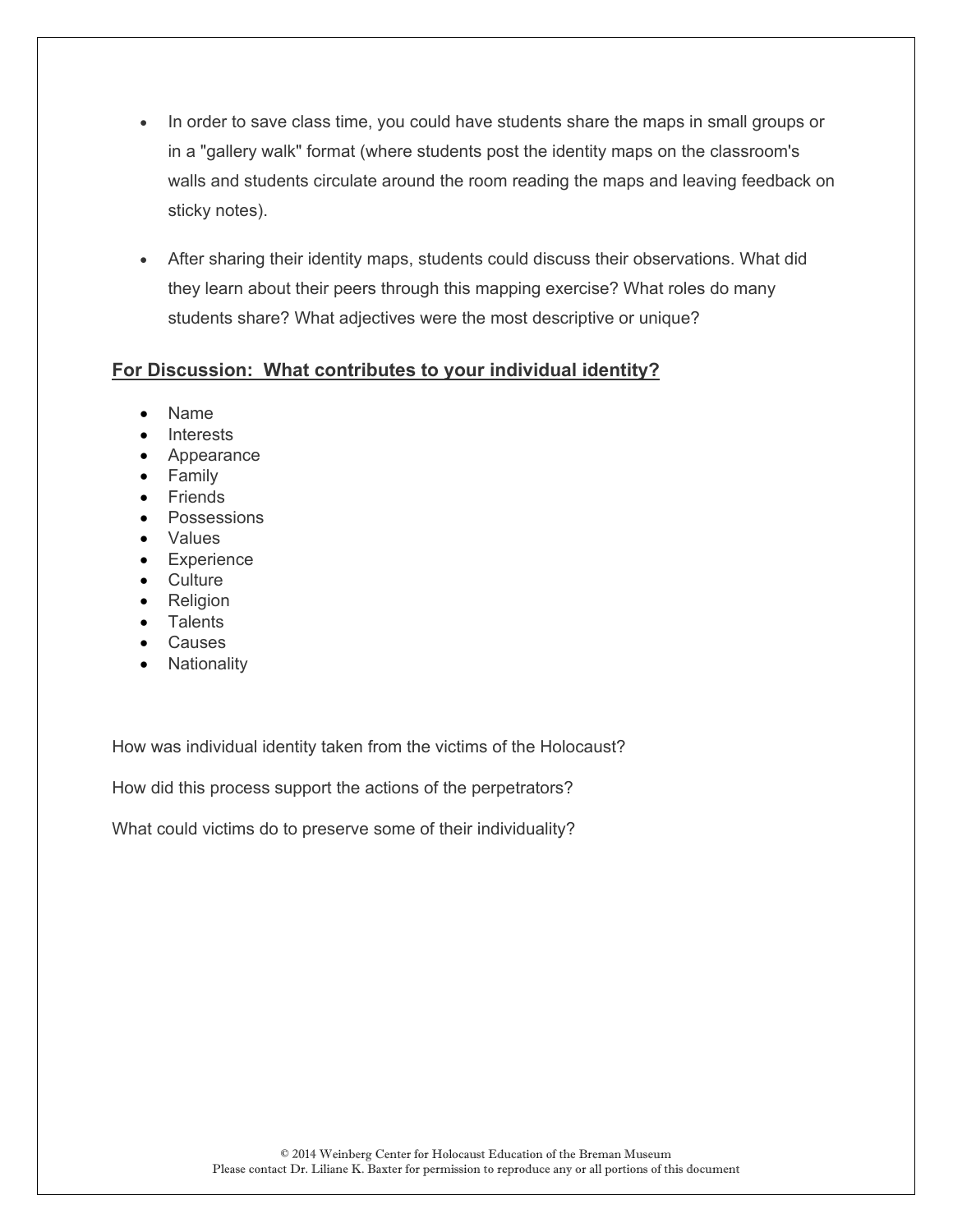# **Concluding Discussion:**

Re-read the excerpt from Jacob's diary. How did the Nazi's try to eliminate his identity, and with it, life? How can the stones project play a small role in reuniting those lost in the Holocaust with their identities and their lives?

This lesson was adapted by Sally Levine, Specialist for Teacher and Curriculum Development at The Breman Jewish Heritage & Holocaust Museum, from an activity created by Hannah Auerbach, Shoshana Eisenberg, David Minkus, and Sarah Peaceman, edited by SimRon Interactive Programming and from a lesson plan posted by Thinkmap Visual Thesaurus.

Contact: Dr. Liliane K. Baxter **Director**  Weinberg Center for Holocaust Education The Breman Museum lbaxter@thebreman.org 404-980-1872